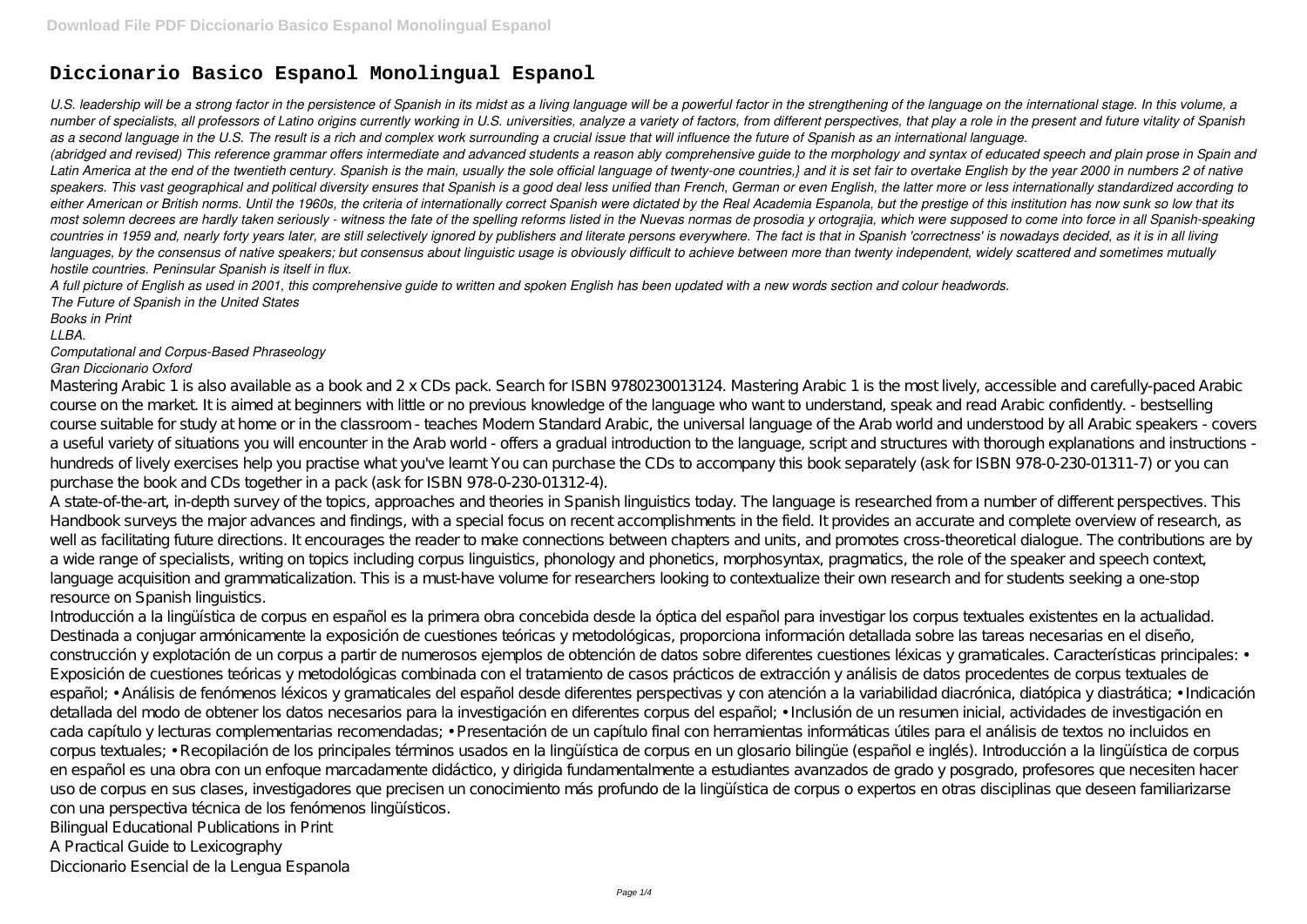## Dictionaries

sobre los diccionarios escolares destinados a la enseñanza y aprendizaje del español como lengua materna

**Bibliographie Linguistique/ Linguistic Bibliography is the annual bibliography of linguistics published by the Permanent International Committee of Linguists under the auspices of the International Council of Philosophy and Humanistic Studies of UNESCO. With a tradition of more than fifty years (the first two volumes, covering the years 1939-1947, were published in 1949-1950), Bibliographie Linguistique is by far the most comprehensive bibliography in the field. It covers all branches of linguistics, both theoretical and descriptive, from all geographical areas, including less known and extinct languages, with particular attention to the many endangered languages of the world. Upto-date information is guaranteed by the collaboration of some forty contributing specialists from all over the world. With over 20,000 titles arranged according to a detailed state-of-the-art classification, Bibliographie Linguistique remains the standard reference book for every scholar of language and linguistics.**

**The newest edition catering to the needs of the Hispanic market, this monolingual Spanish dictionary delivers all the features of the bestselling Pocket line to Spanish speakers across the U.S.**

**Bilingual dictionary with 55,000 references and 80,000 translations, including Latin American coverage.**

**Bilingual Skills for Commerce and Industry and Guide for Translators**

**Enciclopedia de Lingüística Hispánica**

**Jewish Linguistic Studies**

#### **Diccionario inglés**

#### **and supplements for previous years / et complément des années précédentes**

*This book constitutes the refereed proceedings of the Third International Conference on Computational and Corpus-Based Phraseology, Europhras 2019, held in Malaga, Spain, in September 2019. The 31 full papers presented in this book were carefully reviewed and selected from 116 submissions. The papers in this volume cover a number of topics including general corpus-based approaches to phraseology, phraseology in translation and cross-linguistic studies, phraseology in language teaching and learning, phraseology in specialized languages, phraseology in lexicography, cognitive approaches to phraseology, the computational treatment of multiword expressions, and the development, annotation, and exploitation of corpora for phraseological studies. Éste libro monolingüe en español-el único de su clase en el mercado español-entrena a los hispanohablantes de nivel intermedio (ya sea en el aula o para el auto-estudio) en la terminología jurídica y los contextos en los que se utiliza en América Latina y España. /The only book of its kind on the market, this monolingual Spanish textbook trains intermediate-level Spanish speakers (either in the classroom or for self-study) in legal terminology and the contexts in which it is used in Latin America and Spain This book, first published in 2003, provides a comprehensive and structured vocabulary for all levels of undergraduate Spanish courses. It offers a broad coverage of the concrete and abstract vocabulary relating to the physical, cultural, social, commercial and political environment, as well as exposure to commonly encountered technical vocabulary. The accompanying exercises for private study and classroom use are designed to promote precision and awareness of nuance and register, develop good dictionary use, and encourage effective learning. The book includes both Iberian and Latin American vocabulary, and clearly identifies differences between the two varieties. • Consists of twenty units each treating a different area of human experience • Units are divided into three levels which allows core vocabulary in each area to be learned first, and more specialised or complex terms to be added at later stages • Vocabulary is presented in alphabetical order for ease of location. New Grammar of the Spanish Language Paperbound Books in Print Introducción a la lingüística de corpus en español*

*Larousse Pocket Diccionario Español-inglés, Inglés-español*

*A Spanish Learning Grammar*

### *Lexicografía; Lexicography*

*Den Gegenstand des Handbuches bildet die Lexikographie und die Wörterbuchforschung, und letztere präsentiert sich in den drei Teilbänden erstmals in ihren verschiedenen Ausprägungen mit einem großen Reichtum an Details, doch zugleich in einer zusammenhängenden und umfassenden Weise: 248 Autoren haben in den Sprachen Deutsch, Englisch und Französisch 349 Artikel geschrieben,*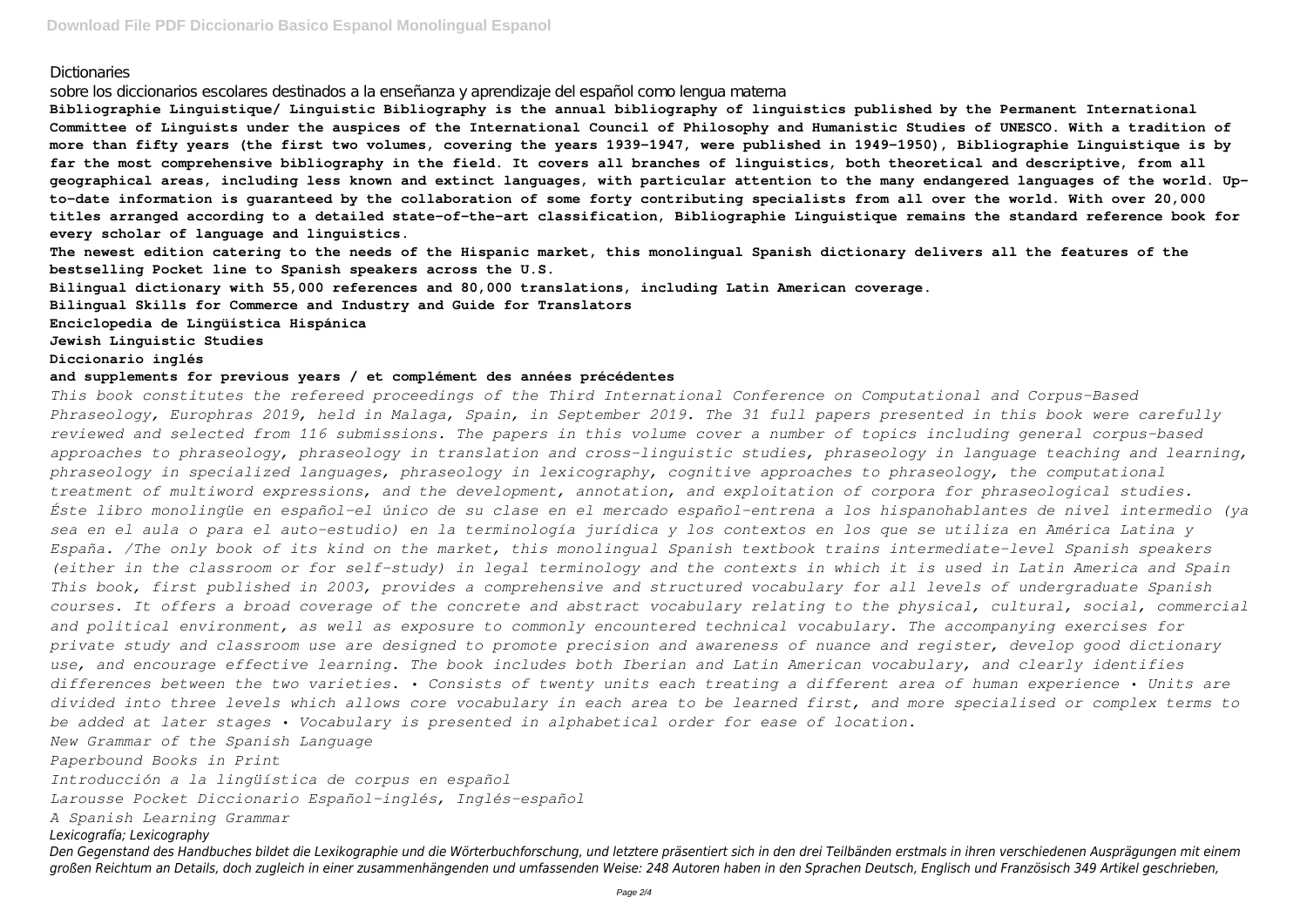*welche auf 38 Kapitel verteilt sind. Die Zielsetzung des Handbuches, die sich aus der Lage der Lexikographie und dem Forschungsstand der örterbuchforschung ergibt, ist es die Lexikographie aller Sprachkreise der Erde zu registrieren sowie die der größeren Sprachen, und hier besonders die der europäischen und die ihrer Varietäten, detailliert darzustellen, den Status und die Funktion von lexikographischen Nachschlagewerken, insonderheit die von Sprachwörterbüchern in ihren unterschiedlichen Typen innerhalb der Kultursysteme von Gesellschaften zu beschreiben, die Geschichte der Lexikographie an Beispielen größerer Kulturen zu entwerfen, auf der Grundlage der Kenntnis der gesellschaftlichen Funktionen von Wörterbüchern und der Buchgeschichte und unter Berücksichtigung von Theorien über den Aufbau des Lexikons und seine Stellung im Sprachganzen Ausschnitte zu einer Allgemeinen Theorie der Lexikographie zu liefern, die Methodik der Lexikographie für alle Phasen des lexikographischen Prozesses, von der äußeren Arbeitsorganisation der Wörterbuchkanzleien bis hin zu methodischen Einzelverfahren unter Berücksichtigung des Computereinsatzes darzustellen und weiterzuentwickeln, auf die Unterschiede zwischen den realistischen Möglichkeiten und der gegebenen Realität der lexikographischen Praxis hinzuweisen und aus der Kenntnis von lexikographischen Defiziten Möglichkeiten für qualitative Verbesserungen und aussichtsreiche Perspektiven für neue lexikographische Projekte und metalexikographische Forschungen aufzuzeigen, die primäre und sekundäre Literatur möglichst breit und zuverlässig zu dokumentieren und insgesamt nachhaltig dazu beizutragen, daß die moderne wissenschaftliche Lexikographie zu einer von Wissenschaftlern lehrbaren und von Studenten lernbaren praxisorientierten Disziplin entwickelt wird.*

*A Spanish Learning Grammar, Third Edition , is an innovative reference grammar and workbook suitable for you, whether you are studying Spanish at intermediate or advanced level. Its straightforward explanations of grammar are supported by examples with contemporary vocabulary, humorous cartoon drawings, and plentiful, varied exercises, helping you to grasp often complex points of grammar in an enjoyable way. Its carefully devised two-part structure mirrors the learning process, allowing you to focus on core knowledge first and enabling you to progress confidently to more advanced knowledge at your own pace. Key features for this third edition include: New drawings which illustrate grammar through real-life scenarios New vocabulary bringing you up-to-date with Spanish in the digital ag Re-ordering of the section on verbs, making the tenses easier for you to find Online interactive exercises with audio answers, providing you with invaluable listening and pronunciation practice. To aid your understanding, this third edition also contains a glossary of grammatical terms, useful verb tables and a key to the exercises. Written in the belief that grammar is the key to real communication, this is an essential textbook for any student of Spanish.*

*Including Audio-visual Materials*

*Bilingual Dictionaries for Indigenous Languages Wörterbücher / Dictionaries / Dictionnaires. 1. Teilband Gramática en la lexicografía bilingüe Oxford Essential Dictionary, New Edition*

*This is a state-of-the-art Guide to the fascinating world of the lexicon and its description in various types of dictionaries. A team of experts brings together a solid Introduction to Lexicography and leads you through decision-making processes step-by-step to compile and design dictionaries for general and specific purposes. The domains of lexicography are outlined and its specific terminology is explained in the Glossary. Each chapter provides ample suggestions for further reading. Naturally, electronic dictionaries, corpus analysis, and database management are central themes throughout the book. The book also "introduces" questions about the many types of definition, meaning, sense relations, and stylistics. And that is not all: those afraid to embark on a dictionary adventure will find out all about the pitfalls in the chapters on Design. A Practical Guide to Lexicography introduces and seduces you to learn about the achievements, unexpected possibilities, and challenges of modern-day lexicography.*

*The study has three main sections. The first gives an up-to-date outline of essential elements of a theory of bilingual dictionaries, examined and further elaborated with specific reference to the handling of grammar in bilingual lexicography. Part two analyzes five German/Spanish dictionaries with regard to the selection and presentation of grammatical information on Spanish. The third and final section proposes improvements to customary lexicographic practice in connection with the points discussed.*

*A bilingual dictionary containing more than 300,000 words covers basic vocabulary as well as slang, American English, and Latin American Spanish.*

*Morfología y sintaxis en diccionarios español-alemán desde el punto de vista del germanohablante*

*The Cambridge Handbook of Spanish Linguistics*

*Linguistics and Language Behavior Abstracts*

## *norma y variación lingüísticas en la enseñanza del español a extranjeros*

## *Bibliografía de lingüística general y española, 1964-1990*

This white paper is part of a series that promotes knowledge about language technology and its potential. It addresses educators, journalists, politicians, language communities and others. The availability and use of language technology in Europe varies between languages. Consequently, the actions that are required to further support research and development of language technologies also differ for each language. The required actions depend on many factors, such as the complexity of a given language and the size of its community. META-NET, a Network of Excellence funded by the European Commission, has conducted an analysis of current language resources and technologies. This analysis focused on the 23 official European languages as well as other important national and regional languages in Europe. The results of this analysis suggest that there are many significant research gaps for each language. A more detailed expert analysis and assessment of the current situation will help maximise the impact of additional research